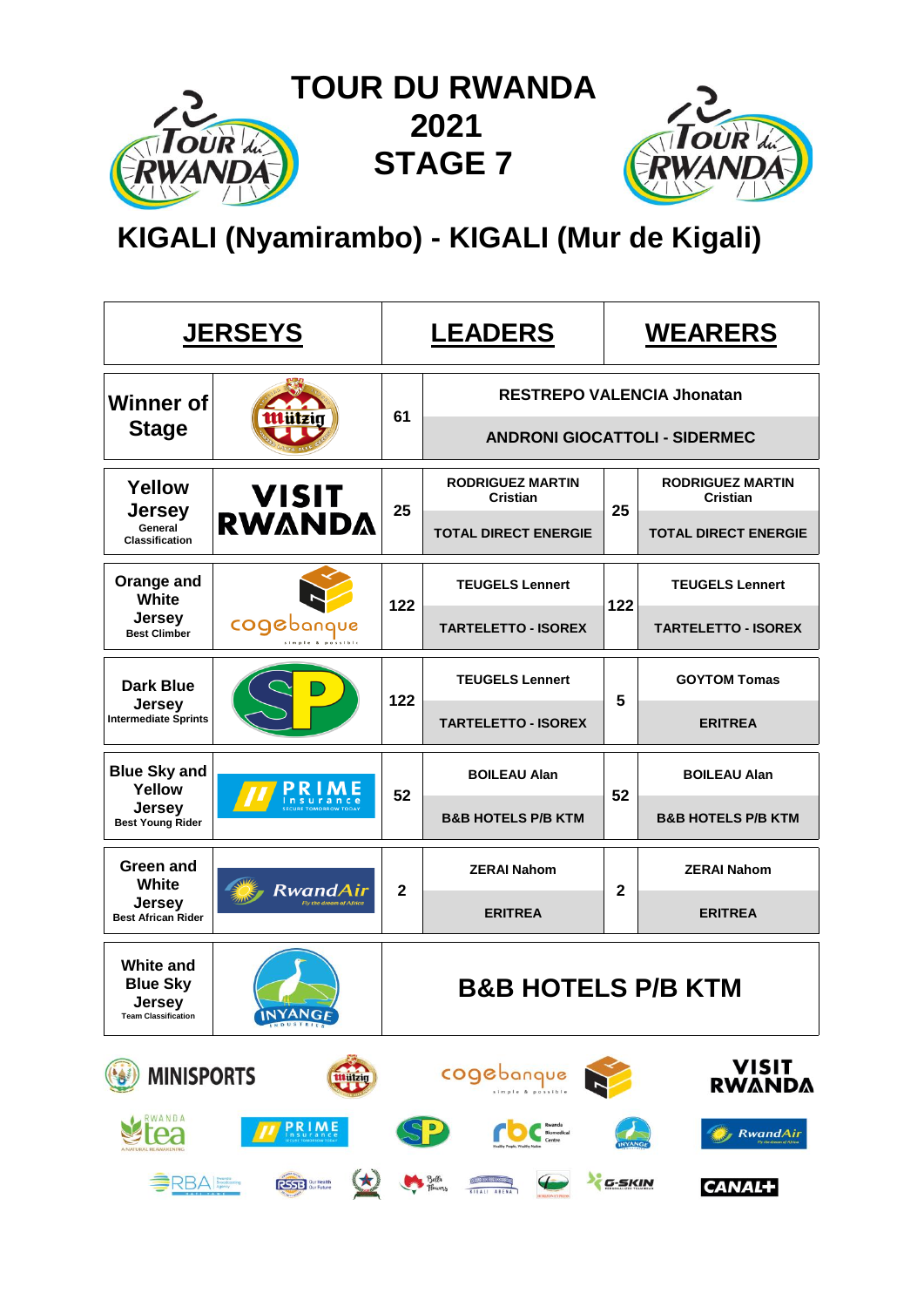

### **CLASSEMENT DE L'ETAPE STAGE CLASSIFICATION**

KIGALI (Nyamirambo) - KIGALI (Mur de Kigali)



**Distance :** 4.5 km **Moyenne - Average :** 41.811km/h

**Etape - Stage :** 7

**Date :** 08/05/2021

**Organisateur - Organiser :** FEDERATION RWANDAISE DE CYCLISME

**Epreuve - Race :** TOUR DU RWANDA 2021

| Rang<br>Rank   | Dos.<br>Bib    | UCI ID      | NOM Prénom<br>Last name First Name | Equipe<br>Team                 | Nat.<br>Nat. | Temps<br>Time | Ecart<br>Gap | Bonif.<br>Bon. | Pen. |
|----------------|----------------|-------------|------------------------------------|--------------------------------|--------------|---------------|--------------|----------------|------|
| $\mathbf{1}$   | 61             | 10009037552 | RESTREPO VALENCIA Jhonatan         | ANDRONI GIOCATTOLI - SIDE      | COL          | 06'27"46      |              |                |      |
| $\overline{2}$ | 145            | 10012493479 | <b>HOEHN Alex</b>                  | WILDLIFE GENERATION PRO        | USA          | 06'28"05      | 00"59        |                |      |
| 3              | 52             | 10015837454 | * BOILEAU Alan                     | <b>B&amp;B HOTELS P/B KTM</b>  | <b>FRA</b>   | 06'29"33      | 01"87        |                |      |
| 4              | 24             | 10006045508 | <b>GENIEZ Alexandre</b>            | TOTAL DIRECT ENERGIE           | <b>FRA</b>   | 06'32"93      | 05"47        |                |      |
| 5              | 91             | 10051994206 | PICCOLI James                      | <b>ISRAEL START-UP NATION</b>  | CAN          | 06'33"83      | 06"37        |                |      |
| 6              | 25             | 10008693204 | RODRIGUEZ MARTIN Cristian          | TOTAL DIRECT ENERGIE           | <b>ESP</b>   | 06'35"11      | 07"65        |                |      |
| 7              | 21             | 10004638196 | <b>VUILLERMOZ Alexis</b>           | TOTAL DIRECT ENERGIE           | <b>FRA</b>   | 06'37"12      | 09"66        |                |      |
| 8              | 55             | 10008892961 | <b>PACHER Quentin</b>              | <b>B&amp;B HOTELS P/B KTM</b>  | <b>FRA</b>   | 06'38"74      | 11"28        |                |      |
| 9              | 72             | 10003034464 | QUINTERO NOREÑA Carlos Julian      | TERENGGANU CYCLING TEA         | COL          | 06'39"52      | 12"06        |                |      |
| 10             | 54             | 10003094684 | <b>HIVERT Jonathan</b>             | <b>B&amp;B HOTELS P/B KTM</b>  | <b>FRA</b>   | 06'39"67      | 12"21        |                |      |
| 11             | 31             | 10001457307 | SEVILLA RIVERA Oscar Miguel        | TEAM MEDELLIN - EPM            | <b>ESP</b>   | 06'40"53      | 13"07        |                |      |
| 12             | 23             | 10015466329 | * FERRON Valentin                  | TOTAL DIRECT ENERGIE           | <b>FRA</b>   | 06'43"72      | 16"26        |                |      |
| 13             | 131            | 10013718511 | <b>MAIN Kent</b>                   | <b>PROTOUCH</b>                | <b>RSA</b>   | 06'44"07      | 16"61        |                |      |
| 14             | 142            | 10015547666 | MCGEOUGH Cormac                    | <b>WILDLIFE GENERATION PRO</b> | <b>IRL</b>   | 06'44"87      | 17"41        |                |      |
| 15             | 35             | 10009762022 | SANCHEZ VERGARA Brayan Stiven      | TEAM MEDELLIN - EPM            | COL          | 06'46"38      | 18"92        |                |      |
| 16             | 104            | 10011048684 | * BERGSTRÖM FRISK Erik             | <b>BIKE AID</b>                | <b>SWE</b>   | 06'46"43      | 18"97        |                |      |
| 17             | 121            | 10010978259 | <b>MARCHAND Gianni</b>             | TARTELETTO - ISOREX            | BEL          | 06'47"09      | 19"63        |                |      |
| 18             | 141            | 10005497052 | <b>TVETCOV Serghei</b>             | <b>WILDLIFE GENERATION PRO</b> | ROU          | 06'49"36      | 21"90        |                |      |
| 19             | 124            | 10010946129 | * GOEMAN Andreas                   | TARTELETTO - ISOREX            | <b>BEL</b>   | 06'49"82      | 22"36        |                |      |
| 20             | 125            | 10008638741 | VAN BREUSSEGEM Elias               | TARTELETTO - ISOREX            | <b>BEL</b>   | 06'50"83      | 23"37        |                |      |
| 21             | 75             | 10005953861 | <b>OVECHKIN Artem</b>              | TERENGGANU CYCLING TEA         | <b>RUS</b>   | 06'51"86      | 24"40        |                |      |
| 22             | 134            | 10062357442 | * ORMISTON Callum                  | <b>PROTOUCH</b>                | <b>RSA</b>   | 06'53"01      | 25"55        |                |      |
| 23             | 32             | 10009764648 | VARGAS ALZATE Walter Alejandro     | TEAM MEDELLIN - EPM            | COL          | 06'53"27      | 25"81        |                |      |
| 24             | 122            | 10012735676 | <b>TEUGELS Lennert</b>             | TARTELETTO - ISOREX            | <b>BEL</b>   | 06'54"19      | 26"73        |                |      |
| 25             | 102            | 10064580156 | * KAGIMU Charles                   | <b>BIKE AID</b>                | <b>UGA</b>   | 06'55"83      | 28"37        |                |      |
| 26             | 53             | 10003225030 | <b>GAUTIER Cyril</b>               | <b>B&amp;B HOTELS P/B KTM</b>  | <b>FRA</b>   | 06'57"53      | 30"07        |                |      |
| 27             | 22             | 10011235412 | <b>GAILLARD Marlon</b>             | TOTAL DIRECT ENERGIE           | <b>FRA</b>   | 07'01"32      | 33"86        |                |      |
| 28             | 51             | 10003223818 | <b>ROLLAND Pierre</b>              | <b>B&amp;B HOTELS P/B KTM</b>  | <b>FRA</b>   | 07'01"85      | 34"39        |                |      |
| 29             | 92             | 10008682995 | <b>SAGIV Guy</b>                   | <b>ISRAEL START-UP NATION</b>  | <b>ISR</b>   | 07'02"04      | 34"58        |                |      |
| 30             | 34             | 10009143040 | SUAZA ARANGO Bernardo Albeiro      | TEAM MEDELLIN - EPM            | COL          | 07'02"46      | 35"00        |                |      |
| 31             | 105            | 10011061418 | VAN ENGELEN Adne                   | <b>BIKE AID</b>                | <b>NED</b>   | 07'03"02      | 35"56        |                |      |
| 32             | 103            | 10054296439 | * KIPKEMBOI Salim                  | <b>BIKE AID</b>                | <b>KEN</b>   | 07'05"11      | 37"65        |                |      |
| 33             | 5              | 10076589968 | * GOYTOM Tomas                     | <b>ERITREA</b>                 | ERI          | 07'05"61      | 38"15        |                |      |
| 34             | 64             | 10062390178 | * UMBA LOPEZ Abner Santiago        | ANDRONI GIOCATTOLI - SIDE      | COL          | 07'06"07      | 38"61        |                |      |
| 35             | 11             | 10009979967 | MUGISHA Samuel                     | <b>RWANDA</b>                  | <b>RWA</b>   | 07'06"29      | 38"83        |                |      |
| 36             | 71             | 10009351790 | <b>EYOB Metkel</b>                 | TERENGGANU CYCLING TEA         | ERI          | 07'08"47      | 41"01        |                |      |
| 37             | 14             | 10083466359 | * UHIRIWE Byiza Renus              | <b>RWANDA</b>                  | <b>RWA</b>   | 07'09"14      | 41"68        |                |      |
| 38             | 12             | 10009060992 | NSENGIMANA Jean Bosco              | <b>RWANDA</b>                  | <b>RWA</b>   | 07'09"24      | 41"78        |                |      |
| 39             | 113            | 10096183059 | * NSENGIYUMVA Shem                 | SKOL ADRIEN CYCLING ACA        | <b>RWA</b>   | 07'10"38      | 42"92        |                |      |
| 40             | 81             | 10006392381 | <b>LAGAB Azzedine</b>              | ALGERIE                        | ALG          | 07'10"46      | 43"00        |                |      |
| 41             | 42             | 10009213162 | <b>BYUKUSENGE Patrick</b>          | BENEDICTION IGNITE             | <b>RWA</b>   | 07'11"15      | 43"69        |                |      |
| 42             | 33             | 10005878079 | ROLDAN ORTIZ Weimar Alfonso        | TEAM MEDELLIN - EPM            | COL          | 07'11"27      | 43"81        |                |      |
| 43             | 133            | 10010090004 | <b>BASSON Gustav</b>               | <b>PROTOUCH</b>                | <b>RSA</b>   | 07'11"32      | 43"86        |                |      |
| 44             | $\overline{c}$ | 10096260154 | * ZERAI Nahom                      | ERITREA                        | ERI          | 07'11"65      | 44"19        |                |      |
|                |                |             |                                    |                                |              |               |              |                |      |

**Copyright © F2Concept - 2021 - retrouvez ces classements sur www.votrecourse.com**



Imprimé à / print at : 12:49:21

1/2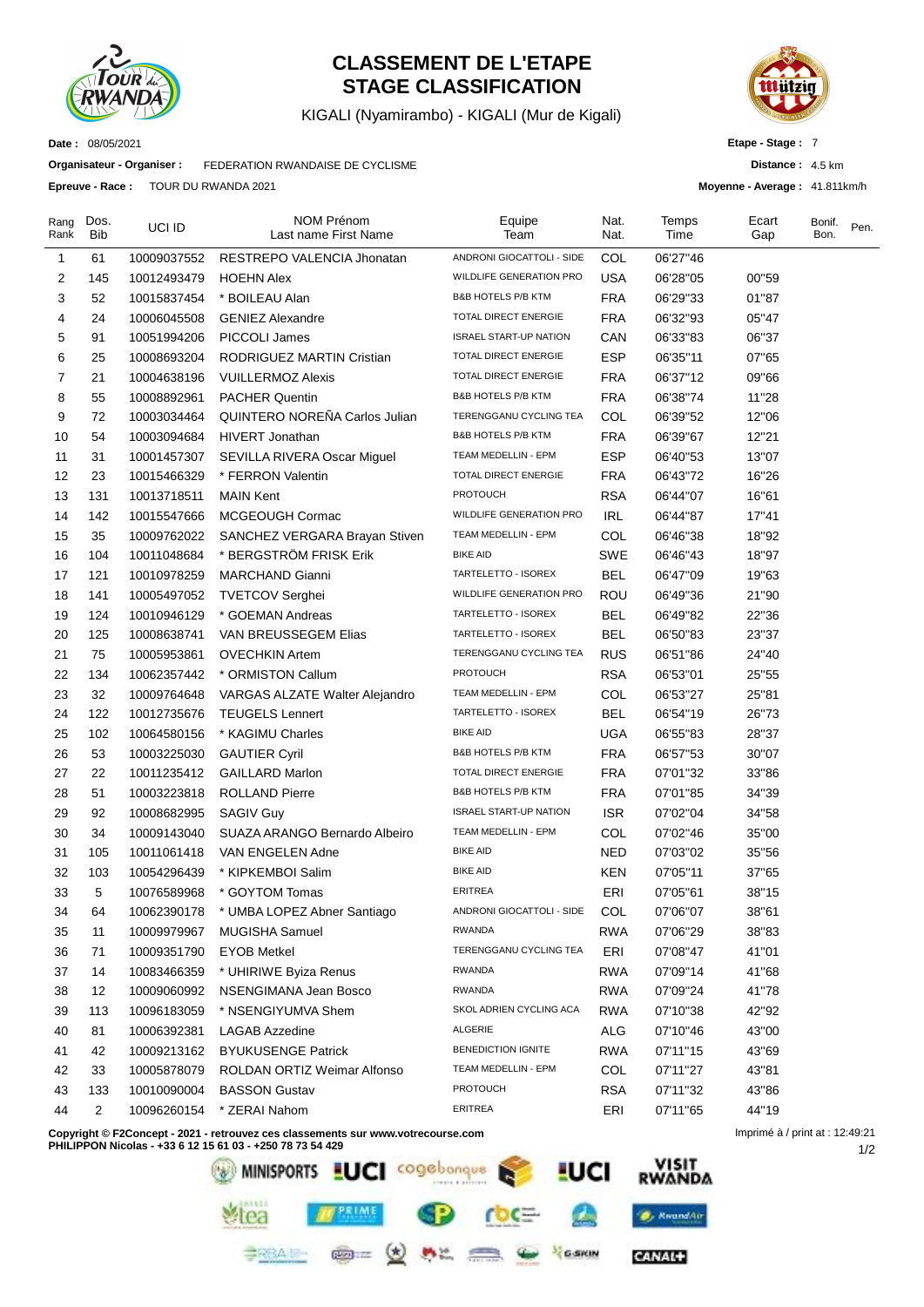| 45 | 144 | 10011099208 | SALTZMAN Jason                | <b>WILDLIFE GENERATION PRO</b> | <b>USA</b> | 07'13"16 | 45"70    |
|----|-----|-------------|-------------------------------|--------------------------------|------------|----------|----------|
| 46 | 3   | 10096257427 | * WELDEMICAEL Sela            | <b>ERITREA</b>                 | ERI        | 07'13"64 | 46"18    |
| 47 | 13  | 10063735751 | * GAHEMBA Barnabe             | <b>RWANDA</b>                  | <b>RWA</b> | 07'14"12 | 46"66    |
| 48 | 65  | 10101412571 | VIGO DEL ARCO Marti           | ANDRONI GIOCATTOLI - SIDE      | <b>ESP</b> | 07'14"49 | 47"03    |
| 49 | 93  | 10062005818 | * GOLDSTEIN Edo               | <b>ISRAEL START-UP NATION</b>  | <b>ISR</b> | 07'16"28 | 48"82    |
| 50 | 101 | 10006675806 | <b>HOLLER Nikodemus</b>       | <b>BIKE AID</b>                | <b>GER</b> | 07'16"84 | 49"38    |
| 51 | 95  | 10009498506 | <b>VAHTRA Norman</b>          | <b>ISRAEL START-UP NATION</b>  | <b>EST</b> | 07'16"94 | 49"48    |
| 52 | 44  | 10065428605 | UWIDUHAYE -                   | <b>BENEDICTION IGNITE</b>      | <b>RWA</b> | 07'18"87 | 51"41    |
| 53 | 74  | 10014871801 | MOHD ZARIFF Muhamad Nur Aiman | TERENGGANU CYCLING TEA         | <b>MAS</b> | 07'19"10 | 51"64    |
| 54 | 62  | 10005390958 | <b>BISOLTI Alessandro</b>     | ANDRONI GIOCATTOLI - SIDE      | ITA        | 07'21"30 | 53"84    |
| 55 | 15  | 10063772531 | * MUHOZA Eric                 | <b>RWANDA</b>                  | <b>RWA</b> | 07'24"70 | 57"24    |
| 56 | 45  | 10063734741 | <b>MANIZABAYO Eric</b>        | <b>BENEDICTION IGNITE</b>      | <b>RWA</b> | 07'24"94 | 57"48    |
| 57 | 111 | 10056181370 | * HABIMANA Jean Eric          | SKOL ADRIEN CYCLING ACA        | <b>RWA</b> | 07'25"06 | 57"60    |
| 58 | 85  | 10064460120 | * NEHARI Mohamed Amine        | ALGERIE                        | <b>ALG</b> | 07'25"17 | 57"71    |
| 59 | 4   | 10063822546 | * TEWELDE Mehari              | <b>ERITREA</b>                 | ERI        | 07'25"79 | 58"33    |
| 60 | 123 | 10013892707 | DE DECKER Alfdan              | TARTELETTO - ISOREX            | <b>BEL</b> | 07'28"39 | 01'00"93 |
| 61 | 82  | 10008714018 | <b>SAIDI Nassim</b>           | ALGERIE                        | ALG        | 07'28"79 | 01'01"33 |
| 62 | 94  | 10063397766 | * LAHAV Omer                  | <b>ISRAEL START-UP NATION</b>  | <b>ISR</b> | 07'30"15 | 01'02"69 |
| 63 | 132 | 10007985003 | <b>BENEKE Calvin</b>          | <b>PROTOUCH</b>                | <b>RSA</b> | 07'35"57 | 01'08"11 |
| 64 | 135 | 10017685104 | * NIGRINI Andries             | <b>PROTOUCH</b>                | <b>RSA</b> | 07'36"69 | 01'09"23 |
| 65 | 112 | 10083469086 | <b>HAKIZIMANA Seth</b>        | SKOL ADRIEN CYCLING ACA        | <b>RWA</b> | 07'45"21 | 01'17"75 |
| 66 | 114 | 10015589193 | DUKUZUMUREMYI -               | SKOL ADRIEN CYCLING ACA        | <b>RWA</b> | 07'52"51 | 01'25"05 |
| 67 | 73  | 10008001369 | <b>GOH Choon Huat</b>         | TERENGGANU CYCLING TEA         | SIN        | 07'56"22 | 01'28"76 |
| 68 | 115 | 10083039458 | * NSABIMANA Jean Baptiste     | SKOL ADRIEN CYCLING ACA        | <b>RWA</b> | 07'59"71 | 01'32"25 |

**Aucun coureur hors-délai / No OTL**

**Nombre de partants : 68**

**Aucun non partant - No DN** S

**Aucun abandon - No DNF**

**Juge à l'arrivée** KAYINAMURA Idée Patrick

**Copyright © F2Concept - 2021 - retrouvez ces classements sur www.votrecourse.com PHILIPPON Nicolas - +33 6 12 15 61 03 - +250 78 73 54 429 LUCI NISIT** MINISPORTS LUCI cogebongue

WENNE SP roce

**BRAIN @= (d) AL CO & Ream** 

tea

A

**O**, RwandAir

CANAL+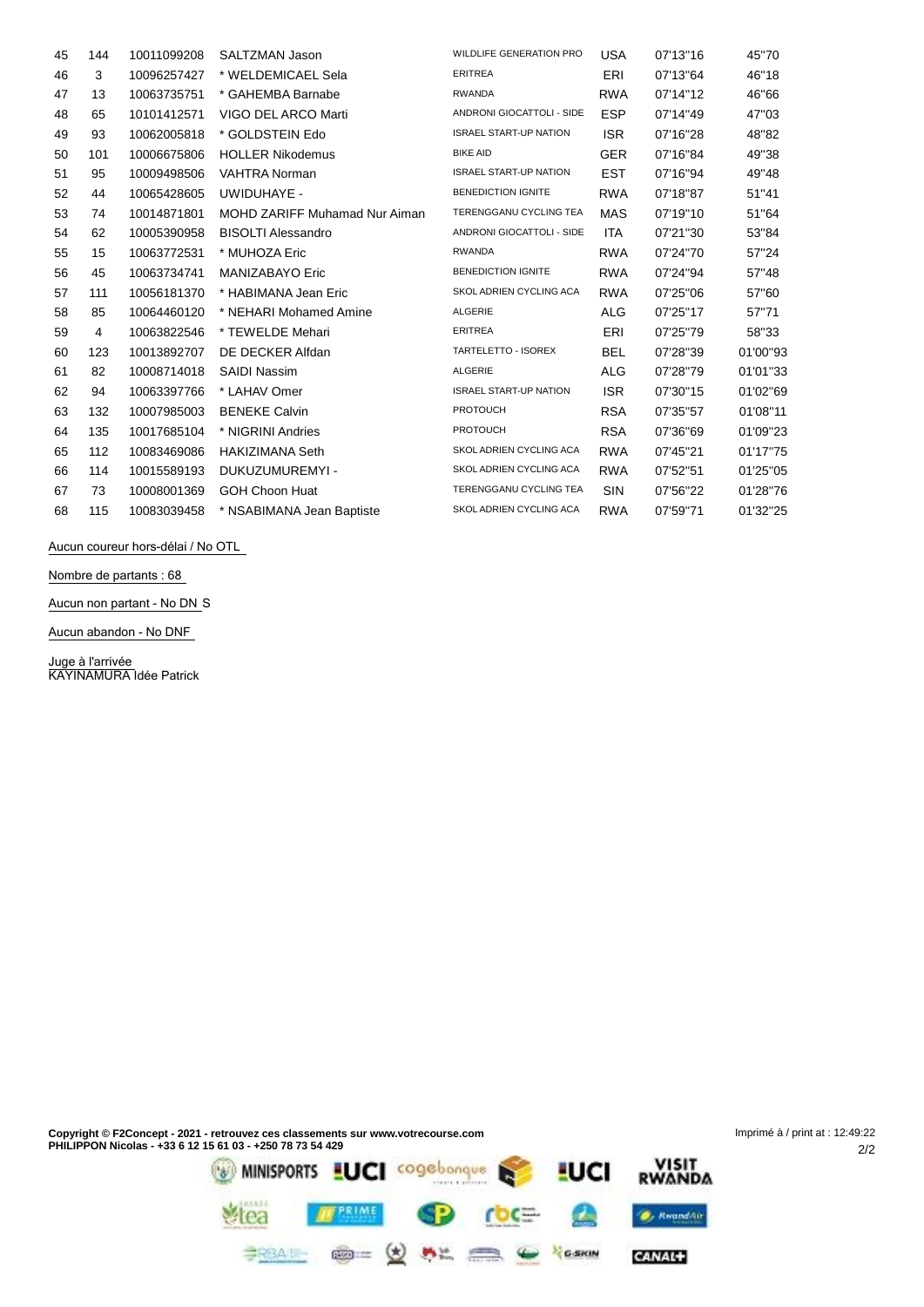

#### **CLASSEMENT GENERAL GENERAL CLASSIFICATION**

#### KIGALI (Nyamirambo) - KIGALI (Mur de Kigali)



**Distance :** 838 km

**Etape - Stage :** 7

**Date :** 08/05/2021

**Organisateur - Organiser :** FEDERATION RWANDAISE DE CYCLISME

**Epreuve - Race :** TOUR DU RWANDA 2021

|                |             |             |                                           |                               |              | Moyenne - Average: 40.55km/h |              |
|----------------|-------------|-------------|-------------------------------------------|-------------------------------|--------------|------------------------------|--------------|
| Rang<br>Rank   | Dos.<br>Bib | UCI ID      | <b>NOM Prénom</b><br>Last name First Name | Equipe<br>Team                | Nat.<br>Nat. | Temps<br>Time                | Ecart<br>Gap |
| 1              | 25          | 10008693204 | RODRIGUEZ MARTIN Cristian                 | TOTAL DIRECT ENERGIE          | <b>ESP</b>   | 20h44'45"                    |              |
| $\overline{c}$ | 61          | 10009037552 | RESTREPO VALENCIA Jhonatan                | ANDRONI GIOCATTOLI - SIDERM   | COL          | 20h44'50"                    | 05"          |
| 3              | 91          | 10051994206 | PICCOLI James                             | <b>ISRAEL START-UP NATION</b> | CAN          | 20h44'50"                    | $\mathbf{H}$ |
| 4              | 52          | 10015837454 | * BOILEAU Alan                            | <b>B&amp;B HOTELS P/B KTM</b> | <b>FRA</b>   | 20h45'15"                    | 30"          |
| 5              | 145         | 10012493479 | <b>HOEHN Alex</b>                         | WILDLIFE GENERATION PRO CY    | USA          | 20h45'21"                    | 36"          |
| 6              | 55          | 10008892961 | <b>PACHER Quentin</b>                     | <b>B&amp;B HOTELS P/B KTM</b> | <b>FRA</b>   | 20h45'21"                    | $\mathbf{H}$ |
| $\overline{7}$ | 31          | 10001457307 | SEVILLA RIVERA Oscar Miguel               | TEAM MEDELLIN - EPM           | <b>ESP</b>   | 20h45'41"                    | 56"          |
| 8              | 72          | 10003034464 | QUINTERO NOREÑA Carlos Julian             | TERENGGANU CYCLING TEAM       | COL          | 20h45'45"                    | 01'00"       |
| 9              | 21          | 10004638196 | <b>VUILLERMOZ Alexis</b>                  | <b>TOTAL DIRECT ENERGIE</b>   | <b>FRA</b>   | 20h45'47"                    | 01'02"       |
| 10             | 2           | 10096260154 | * ZERAI Nahom                             | <b>ERITREA</b>                | ERI          | 20h46'08"                    | 01'23"       |
| 11             | 131         | 10013718511 | <b>MAIN Kent</b>                          | <b>PROTOUCH</b>               | <b>RSA</b>   | 20h46'32"                    | 01'47"       |
| 12             | 35          | 10009762022 | SANCHEZ VERGARA Brayan Stiven             | TEAM MEDELLIN - EPM           | COL          | 20h46'40"                    | 01'55"       |
| 13             | 105         | 10011061418 | VAN ENGELEN Adne                          | <b>BIKE AID</b>               | NED          | 20h47'54"                    | 03'09"       |
| 14             | 121         | 10010978259 | <b>MARCHAND Gianni</b>                    | TARTELETTO - ISOREX           | <b>BEL</b>   | 20h48'01"                    | 03'16"       |
| 15             | 134         | 10062357442 | * ORMISTON Callum                         | <b>PROTOUCH</b>               | <b>RSA</b>   | 20h48'04"                    | 03'19"       |
| 16             | 122         | 10012735676 | <b>TEUGELS Lennert</b>                    | TARTELETTO - ISOREX           | <b>BEL</b>   | 20h48'12"                    | 03'27"       |
| 17             | 104         | 10011048684 | * BERGSTRÖM FRISK Erik                    | <b>BIKE AID</b>               | SWE          | 20h48'12"                    | $\mathbf{H}$ |
| 18             | 64          | 10062390178 | * UMBA LOPEZ Abner Santiago               | ANDRONI GIOCATTOLI - SIDERM   | COL          | 20h48'20"                    | 03'35"       |
| 19             | 71          | 10009351790 | <b>EYOB Metkel</b>                        | TERENGGANU CYCLING TEAM       | ERI          | 20h49'18"                    | 04'33"       |
| 20             | 22          | 10011235412 | <b>GAILLARD Marlon</b>                    | <b>TOTAL DIRECT ENERGIE</b>   | <b>FRA</b>   | 20h50'55"                    | 06'10"       |
| 21             | 34          | 10009143040 | SUAZA ARANGO Bernardo Albeiro             | TEAM MEDELLIN - EPM           | COL          | 20h51'00"                    | 06'15"       |
| 22             | 4           | 10063822546 | * TEWELDE Mehari                          | <b>ERITREA</b>                | ERI          | 20h53'51"                    | 09'06"       |
| 23             | 51          | 10003223818 | <b>ROLLAND Pierre</b>                     | <b>B&amp;B HOTELS P/B KTM</b> | <b>FRA</b>   | 20h54'59"                    | 10'14"       |
| 24             | 15          | 10063772531 | * MUHOZA Eric                             | <b>RWANDA</b>                 | <b>RWA</b>   | 20h55'32"                    | 10'47"       |
| 25             | 81          | 10006392381 | <b>LAGAB Azzedine</b>                     | <b>ALGERIE</b>                | ALG          | 20h55'34"                    | 10'49"       |
| 26             | 54          | 10003094684 | <b>HIVERT Jonathan</b>                    | <b>B&amp;B HOTELS P/B KTM</b> | <b>FRA</b>   | 20h55'50"                    | 11'05"       |
| 27             | 23          | 10015466329 | * FERRON Valentin                         | TOTAL DIRECT ENERGIE          | <b>FRA</b>   | 20h56'49"                    | 12'04"       |
| 28             | 12          | 10009060992 | <b>NSENGIMANA Jean Bosco</b>              | <b>RWANDA</b>                 | <b>RWA</b>   | 20h58'19"                    | 13'34"       |
| 29             | 45          | 10063734741 | MANIZABAYO Eric                           | <b>BENEDICTION IGNITE</b>     | <b>RWA</b>   | 20h58'34"                    | 13'49"       |
| 30             | 62          | 10005390958 | <b>BISOLTI Alessandro</b>                 | ANDRONI GIOCATTOLI - SIDERM   | ITA          | 20h58'48"                    | 14'03"       |
| 31             | 124         | 10010946129 | * GOEMAN Andreas                          | TARTELETTO - ISOREX           | <b>BEL</b>   | 20h59'27"                    | 14'42"       |
| 32             | 113         | 10096183059 | * NSENGIYUMVA Shem                        | SKOL ADRIEN CYCLING ACADEM    | <b>RWA</b>   | 20h59'40"                    | 14'55"       |
| 33             | 102         | 10064580156 | * KAGIMU Charles                          | <b>BIKE AID</b>               | <b>UGA</b>   | 21h00'05"                    | 15'20"       |
| 34             | 11          | 10009979967 | MUGISHA Samuel                            | <b>RWANDA</b>                 | <b>RWA</b>   | 21h00'44"                    | 15'59"       |
| 35             | 103         | 10054296439 | * KIPKEMBOI Salim                         | <b>BIKE AID</b>               | <b>KEN</b>   | 21h01'25"                    | 16'40"       |
| 36             | 3           | 10096257427 | * WELDEMICAEL Sela                        | <b>ERITREA</b>                | ERI          | 21h01'41"                    | 16'56"       |
| 37             | 13          | 10063735751 | * GAHEMBA Barnabe                         | <b>RWANDA</b>                 | <b>RWA</b>   | 21h02'20"                    | 17'35"       |
| 38             | 75          | 10005953861 | <b>OVECHKIN Artem</b>                     | TERENGGANU CYCLING TEAM       | <b>RUS</b>   | 21h02'22"                    | 17'37"       |
| 39             | 141         | 10005497052 | <b>TVETCOV Serghei</b>                    | WILDLIFE GENERATION PRO CY    | <b>ROU</b>   | 21h04'07"                    | 19'22"       |
| 40             | 111         | 10056181370 | * HABIMANA Jean Eric                      | SKOL ADRIEN CYCLING ACADEM    | <b>RWA</b>   | 21h05'06"                    | 20'21"       |
| 41             | 93          | 10062005818 | * GOLDSTEIN Edo                           | <b>ISRAEL START-UP NATION</b> | <b>ISR</b>   | 21h05'39"                    | 20'54"       |
| 42             | 53          | 10003225030 | <b>GAUTIER Cyril</b>                      | <b>B&amp;B HOTELS P/B KTM</b> | <b>FRA</b>   | 21h07'12"                    | 22'27"       |
| 43             | 33          | 10005878079 | ROLDAN ORTIZ Weimar Alfonso               | TEAM MEDELLIN - EPM           | COL          | 21h08'40"                    | 23'55"       |

**Copyright © F2Concept - 2021 - retrouvez ces classements sur www.votrecourse.com**



1/2 Imprimé à / print at : 12:48:37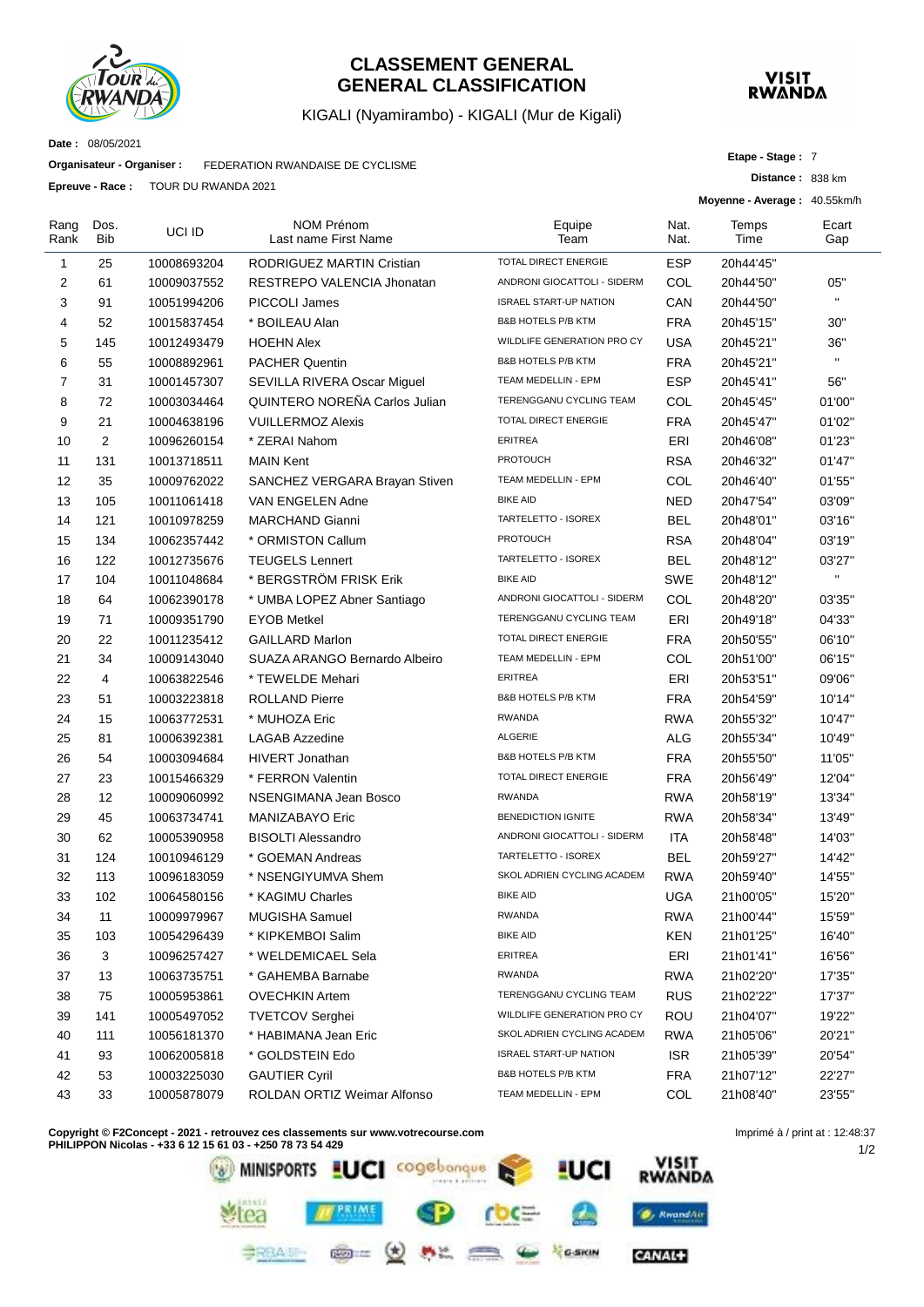| 44 | 24  | 10006045508 | <b>GENIEZ Alexandre</b>        | TOTAL DIRECT ENERGIE          | <b>FRA</b> | 21h09'09" | 24'24"       |
|----|-----|-------------|--------------------------------|-------------------------------|------------|-----------|--------------|
| 45 | 112 | 10083469086 | <b>HAKIZIMANA Seth</b>         | SKOL ADRIEN CYCLING ACADEM    | <b>RWA</b> | 21h09'21" | 24'36"       |
| 46 | 115 | 10083039458 | * NSABIMANA Jean Baptiste      | SKOL ADRIEN CYCLING ACADEM    | <b>RWA</b> | 21h09'47" | 25'02"       |
| 47 | 144 | 10011099208 | SALTZMAN Jason                 | WILDLIFE GENERATION PRO CY    | <b>USA</b> | 21h10'50" | 26'05"       |
| 48 | 92  | 10008682995 | <b>SAGIV Guy</b>               | <b>ISRAEL START-UP NATION</b> | <b>ISR</b> | 21h14'23" | 29'38"       |
| 49 | 114 | 10015589193 | DUKUZUMUREMYI -                | SKOL ADRIEN CYCLING ACADEM    | <b>RWA</b> | 21h15'38" | 30'53"       |
| 50 | 32  | 10009764648 | VARGAS ALZATE Walter Alejandro | TEAM MEDELLIN - EPM           | COL        | 21h17'20" | 32'35"       |
| 51 | 5   | 10076589968 | * GOYTOM Tomas                 | <b>ERITREA</b>                | ERI        | 21h19'02" | 34'17"       |
| 52 | 65  | 10101412571 | VIGO DEL ARCO Marti            | ANDRONI GIOCATTOLI - SIDERM   | <b>ESP</b> | 21h19'31" | 34'46"       |
| 53 | 42  | 10009213162 | <b>BYUKUSENGE Patrick</b>      | <b>BENEDICTION IGNITE</b>     | <b>RWA</b> | 21h20'17" | 35'32"       |
| 54 | 74  | 10014871801 | MOHD ZARIFF Muhamad Nur Aiman  | TERENGGANU CYCLING TEAM       | <b>MAS</b> | 21h22'26" | 37'41"       |
| 55 | 82  | 10008714018 | <b>SAIDI Nassim</b>            | ALGERIE                       | <b>ALG</b> | 21h24'00" | 39'15"       |
| 56 | 94  | 10063397766 | * LAHAV Omer                   | <b>ISRAEL START-UP NATION</b> | <b>ISR</b> | 21h25'38" | 40'53"       |
| 57 | 125 | 10008638741 | VAN BREUSSEGEM Elias           | TARTELETTO - ISOREX           | <b>BEL</b> | 21h25'49" | 41'04"       |
| 58 | 73  | 10008001369 | <b>GOH Choon Huat</b>          | TERENGGANU CYCLING TEAM       | <b>SIN</b> | 21h26'42" | 41'57"       |
| 59 | 142 | 10015547666 | MCGEOUGH Cormac                | WILDLIFE GENERATION PRO CY    | <b>IRL</b> | 21h27'25" | 42'40"       |
| 60 | 133 | 10010090004 | <b>BASSON Gustav</b>           | <b>PROTOUCH</b>               | <b>RSA</b> | 21h27'58" | 43'13"       |
| 61 | 44  | 10065428605 | UWIDUHAYE -                    | <b>BENEDICTION IGNITE</b>     | <b>RWA</b> | 21h27'58" | $\mathbf{H}$ |
| 62 | 101 | 10006675806 | <b>HOLLER Nikodemus</b>        | <b>BIKE AID</b>               | <b>GER</b> | 21h28'46" | 44'01"       |
| 63 | 135 | 10017685104 | * NIGRINI Andries              | <b>PROTOUCH</b>               | <b>RSA</b> | 21h29'42" | 44'57"       |
| 64 | 123 | 10013892707 | DE DECKER Alfdan               | TARTELETTO - ISOREX           | <b>BEL</b> | 21h35'23" | 50'38"       |
| 65 | 85  | 10064460120 | * NEHARI Mohamed Amine         | ALGERIE                       | <b>ALG</b> | 21h40'51" | 56'06"       |
| 66 | 95  | 10009498506 | VAHTRA Norman                  | <b>ISRAEL START-UP NATION</b> | <b>EST</b> | 21h41'26" | 56'41"       |
| 67 | 132 | 10007985003 | <b>BENEKE Calvin</b>           | <b>PROTOUCH</b>               | <b>RSA</b> | 21h45'03" | 01h00'18'    |
| 68 | 14  | 10083466359 | * UHIRIWE Byiza Renus          | <b>RWANDA</b>                 | <b>RWA</b> | 21h46'21" | 01h01'36'    |
|    |     |             |                                |                               |            |           |              |

CANAL+

**BRAIN @= (d) AL CO & Yearn**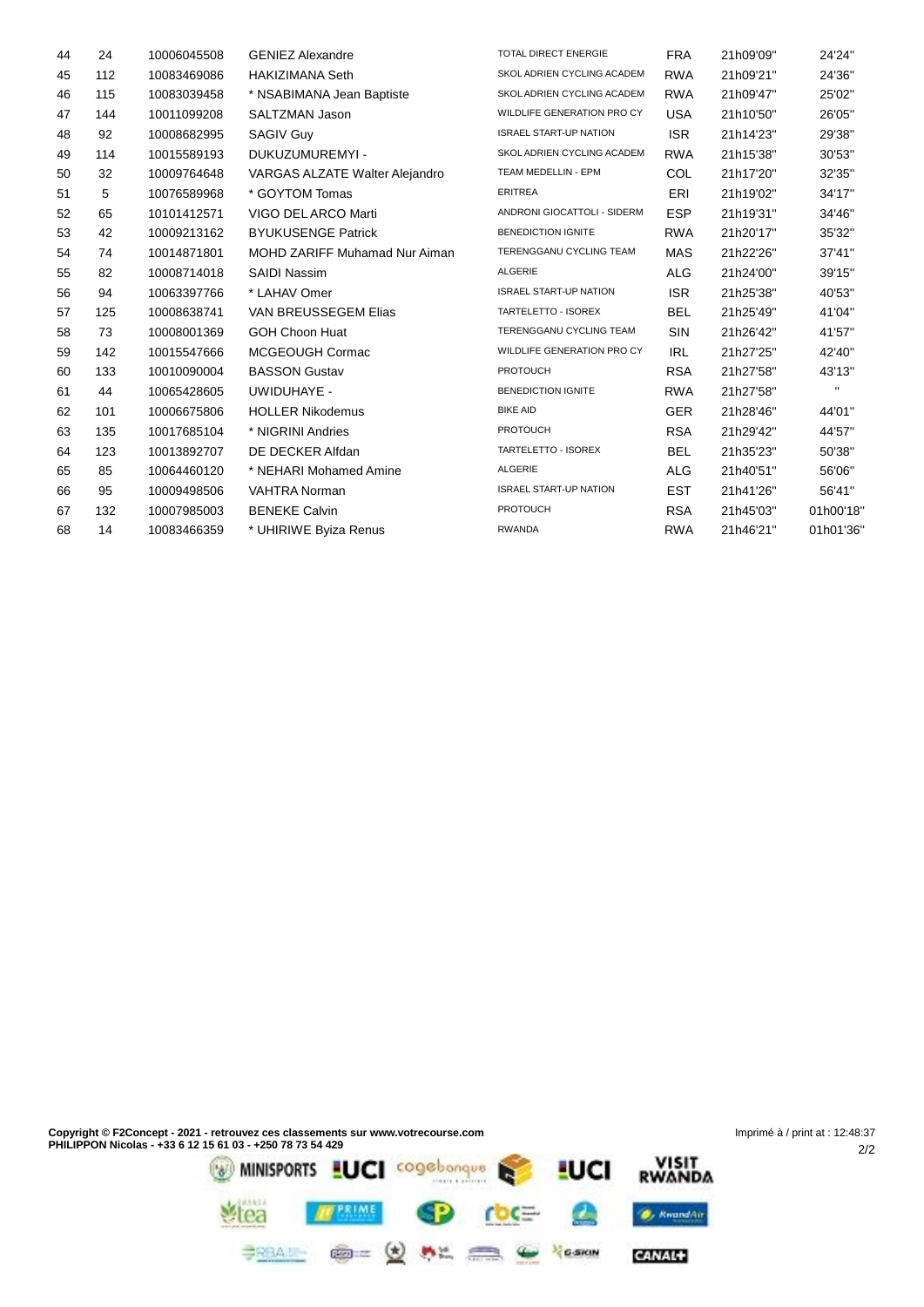

### **MEILLEUR GRIMPEUR MOUNTAIN CLASSIFICATION**



KIGALI (Nyamirambo) - KIGALI (Mur de Kigali)

#### FEDERATION RWANDAISE DE CYCLISME **Organisateur - Organiser :**

**Epreuve - Race : TOUR DU RWANDA 2021** 

#### **Classement de l'étape - Stage classification Classement général - General classification**

| Rg<br>Rk | Dos.<br><b>Bib</b> | Nom Prénom<br>Last name First name           | Nat.       | Equipe<br>Геаm | <b>Pts</b> | Bon. | Rg<br>Rk       | Dos<br><b>Bib</b> |
|----------|--------------------|----------------------------------------------|------------|----------------|------------|------|----------------|-------------------|
|          |                    | km 4.5 - Sommet MG1 (Mur de Kigali) - Finish |            |                |            |      |                | 122               |
|          | 61                 | RESTREPO VALENCIA Jhonatan                   | COL        | ANS            | 10         |      | $\overline{2}$ | 51                |
| 2        | 145                | <b>HOEHN Alex</b>                            | <b>USA</b> | WGC            | 6          |      | 3              | 45                |
| 3        | 52                 | <b>BOILEAU Alan</b>                          | <b>FRA</b> | <b>BBK</b>     | 3          |      | $\overline{4}$ | 72                |
|          | 24                 | <b>GENIEZ Alexandre</b>                      | <b>FRA</b> | TDF            |            |      | 5              | 5                 |
|          |                    |                                              |            |                |            |      | $\sim$         | $\sim$            |

| Etape - Stage: 7 |  |  |  |
|------------------|--|--|--|
|------------------|--|--|--|

| Equipe     |     |      | Rq             | Dos.       | Nom Prénom                    |             | Equipe     |              |
|------------|-----|------|----------------|------------|-------------------------------|-------------|------------|--------------|
| Team       | Pts | Bon. | <b>Rk</b>      | <b>Bib</b> | Last name First name          | UCI ID      | Team       | Pts          |
|            |     |      | $\mathbf{1}$   | 122        | <b>TEUGELS Lennert</b>        | 10012735676 | <b>TIS</b> | 54           |
| ANS        | 10  |      | 2              | 51         | <b>ROLLAND Pierre</b>         | 10003223818 | <b>BBK</b> | 32           |
| WGC        | 6   |      | 3              | 45         | MANIZABAYO Eric               | 10063734741 | <b>BIG</b> | 26           |
| <b>BBK</b> | 3   |      | 4              | 72         | QUINTERO NOREÑA Carlos Julian | 10003034464 | TSG        | 20           |
| <b>TDE</b> | 1   |      | 5              | 5          | <b>GOYTOM Tomas</b>           | 10076589968 | ERI        | 19           |
|            |     |      | 6              | 21         | <b>VUILLERMOZ Alexis</b>      | 10004638196 | <b>TDE</b> | 18           |
|            |     |      | $\overline{7}$ | 12         | NSENGIMANA Jean Bosco         | 10009060992 | <b>RWA</b> | 15           |
|            |     |      | 8              | 42         | <b>BYUKUSENGE Patrick</b>     | 10009213162 | <b>BIG</b> | 15           |
|            |     |      | 9              | 105        | VAN ENGELEN Adne              | 10011061418 | BAI        | 15           |
|            |     |      | 10             | 52         | <b>BOILEAU Alan</b>           | 10015837454 | <b>BBK</b> | 14           |
|            |     |      | 11             | 131        | <b>MAIN Kent</b>              | 10013718511 | <b>PRO</b> | 11           |
|            |     |      | 12             | 61         | RESTREPO VALENCIA Jhonatan    | 10009037552 | <b>ANS</b> | 10           |
|            |     |      | 13             | 23         | <b>FERRON Valentin</b>        | 10015466329 | <b>TDE</b> | 6            |
|            |     |      | 14             | 145        | <b>HOEHN Alex</b>             | 10012493479 | WGC        | 6            |
|            |     |      | 15             | 31         | SEVILLA RIVERA Oscar Miquel   | 10001457307 | MED        | 6            |
|            |     |      | 16             | 53         | <b>GAUTIER Cyril</b>          | 10003225030 | <b>BBK</b> | 5            |
|            |     |      | 17             | 74         | MOHD ZARIFF Muhamad Nur Aiman | 10014871801 | <b>TSG</b> | 3            |
|            |     |      | 18             | 101        | <b>HOLLER Nikodemus</b>       | 10006675806 | BAI        | 3            |
|            |     |      | 19             | 4          | <b>TEWELDE Mehari</b>         | 10063822546 | ERI        | 3            |
|            |     |      | 20             | 25         | RODRIGUEZ MARTIN Cristian     | 10008693204 | <b>TDE</b> | $\mathbf{1}$ |
|            |     |      | 21             | 71         | <b>EYOB Metkel</b>            | 10009351790 | <b>TSG</b> | 1            |
|            |     |      | 22             | 34         | SUAZA ARANGO Bernardo Albeiro | 10009143040 | <b>MED</b> | 1            |
|            |     |      | 23             | 124        | <b>GOEMAN Andreas</b>         | 10010946129 | <b>TIS</b> | 1            |
|            |     |      | 24             | 24         | <b>GENIEZ Alexandre</b>       | 10006045508 | TDE        | 1            |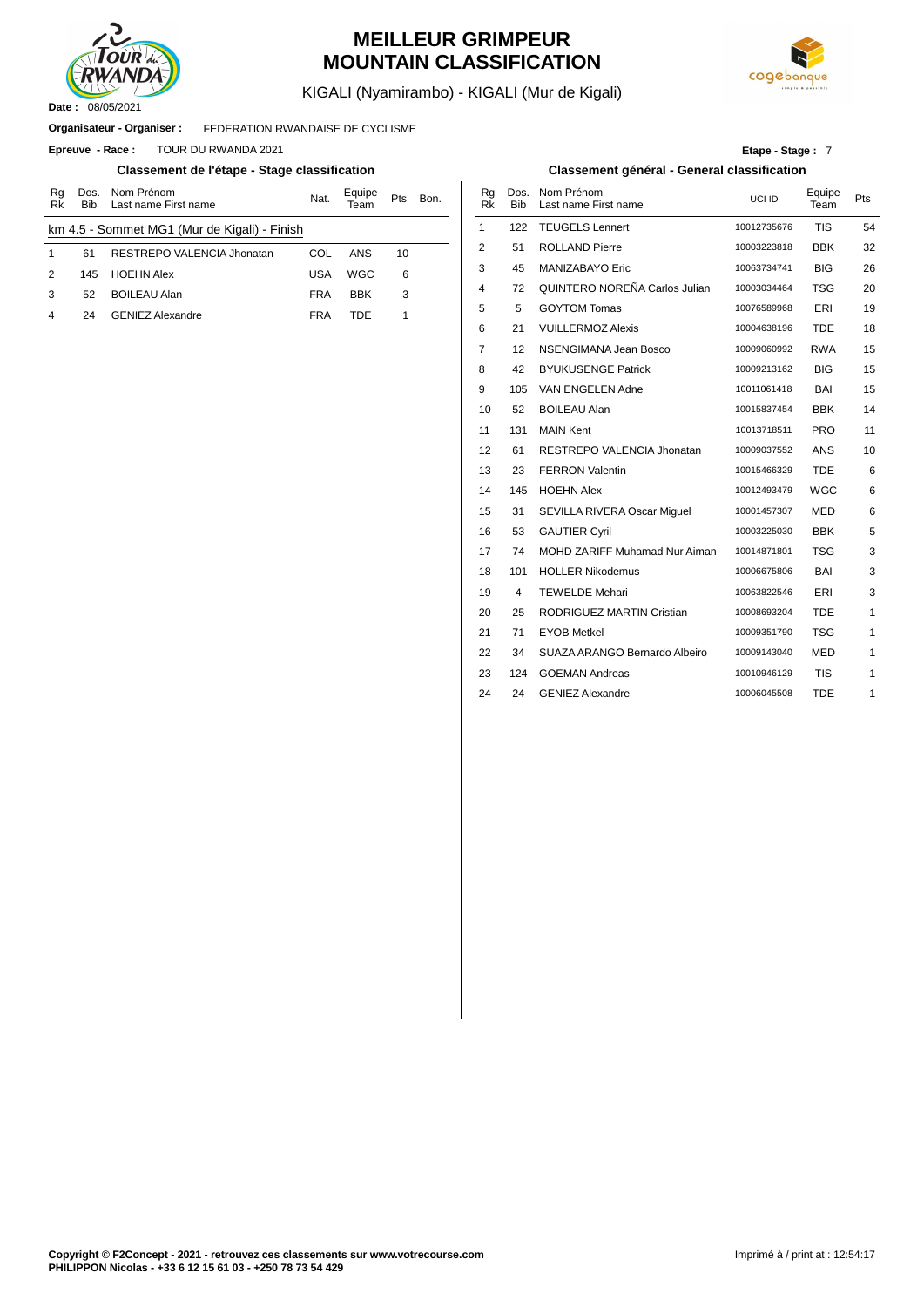

### **CLASSEMENT DES SPRINTS SPRINTS CLASSIFICATION**

KIGALI (Nyamirambo) - KIGALI (Mur de Kigali)



**Etape - Stage :** 7

**Organisateur - Organiser :** FEDERATION RWANDAISE DE CYCLISME

**Epreuve - Race :** TOUR DU RWANDA 2021

**Classement de l'étape - Stage classification Classement général - General classification**

|  | Rg Dos. Nom Prénom | Nat. | Equipe Pts Bon. |  | ny vos<br><b>Rk</b> | Bib |
|--|--------------------|------|-----------------|--|---------------------|-----|
|  |                    |      |                 |  |                     | 122 |

|      | ıssification |     |      |                 |                    | Classement général - General classification |                                   |                |                |
|------|--------------|-----|------|-----------------|--------------------|---------------------------------------------|-----------------------------------|----------------|----------------|
| Nat. | Equipe       | Pts | Bon. | Rg<br><b>Rk</b> | Dos.<br><b>Bib</b> | Nom Prénom<br>Last name First name          | N° licence UCI<br><b>UCI Code</b> | Equipe<br>Team | Pts            |
|      |              |     |      | $\mathbf{1}$    | 122                | <b>TEUGELS Lennert</b>                      |                                   | <b>TIS</b>     | 26             |
|      |              |     |      | $\overline{2}$  | 5                  | <b>GOYTOM Tomas</b>                         |                                   | ERI            | 12             |
|      |              |     |      | 3               | 124                | <b>GOEMAN Andreas</b>                       |                                   | <b>TIS</b>     | 8              |
|      |              |     |      | $\overline{4}$  | 34                 | SUAZA ARANGO Bernardo Albeiro               |                                   | <b>MED</b>     | 6              |
|      |              |     |      | 5               | 33                 | ROLDAN ORTIZ Weimar Alfonso                 |                                   | <b>MED</b>     | 5              |
|      |              |     |      | 6               | 51                 | <b>ROLLAND Pierre</b>                       |                                   | <b>BBK</b>     | 4              |
|      |              |     |      | $\overline{7}$  | 45                 | <b>MANIZABAYO Eric</b>                      |                                   | <b>BIG</b>     | $\overline{4}$ |
|      |              |     |      | 8               | 101                | <b>HOLLER Nikodemus</b>                     |                                   | BAI            | 4              |
|      |              |     |      | 9               | 4                  | <b>TEWELDE Mehari</b>                       |                                   | ERI            | $\overline{2}$ |
|      |              |     |      | 10              | 53                 | <b>GAUTIER Cyril</b>                        |                                   | <b>BBK</b>     | $\overline{2}$ |
|      |              |     |      | 11              | 74                 | MOHD ZARIFF Muhamad Nur Aiman               |                                   | <b>TSG</b>     | $\overline{2}$ |
|      |              |     |      | 12              | 12                 | NSENGIMANA Jean Bosco                       |                                   | <b>RWA</b>     | $\overline{2}$ |
|      |              |     |      | 13              | 125                | VAN BREUSSEGEM Elias                        |                                   | <b>TIS</b>     | $\overline{2}$ |
|      |              |     |      | 14              | 54                 | <b>HIVERT Jonathan</b>                      |                                   | <b>BBK</b>     | 1              |
|      |              |     |      | 15              | 112                | <b>HAKIZIMANA Seth</b>                      |                                   | <b>SAC</b>     | 1              |
|      |              |     |      | 16              | 92                 | <b>SAGIV Guy</b>                            |                                   | <b>ISN</b>     | 1              |
|      |              |     |      | 17              | 42                 | <b>BYUKUSENGE Patrick</b>                   |                                   | <b>BIG</b>     | 1              |
|      |              |     |      | 18              | 95                 | <b>VAHTRA Norman</b>                        |                                   | <b>ISN</b>     | 1              |
|      |              |     |      |                 |                    |                                             |                                   |                |                |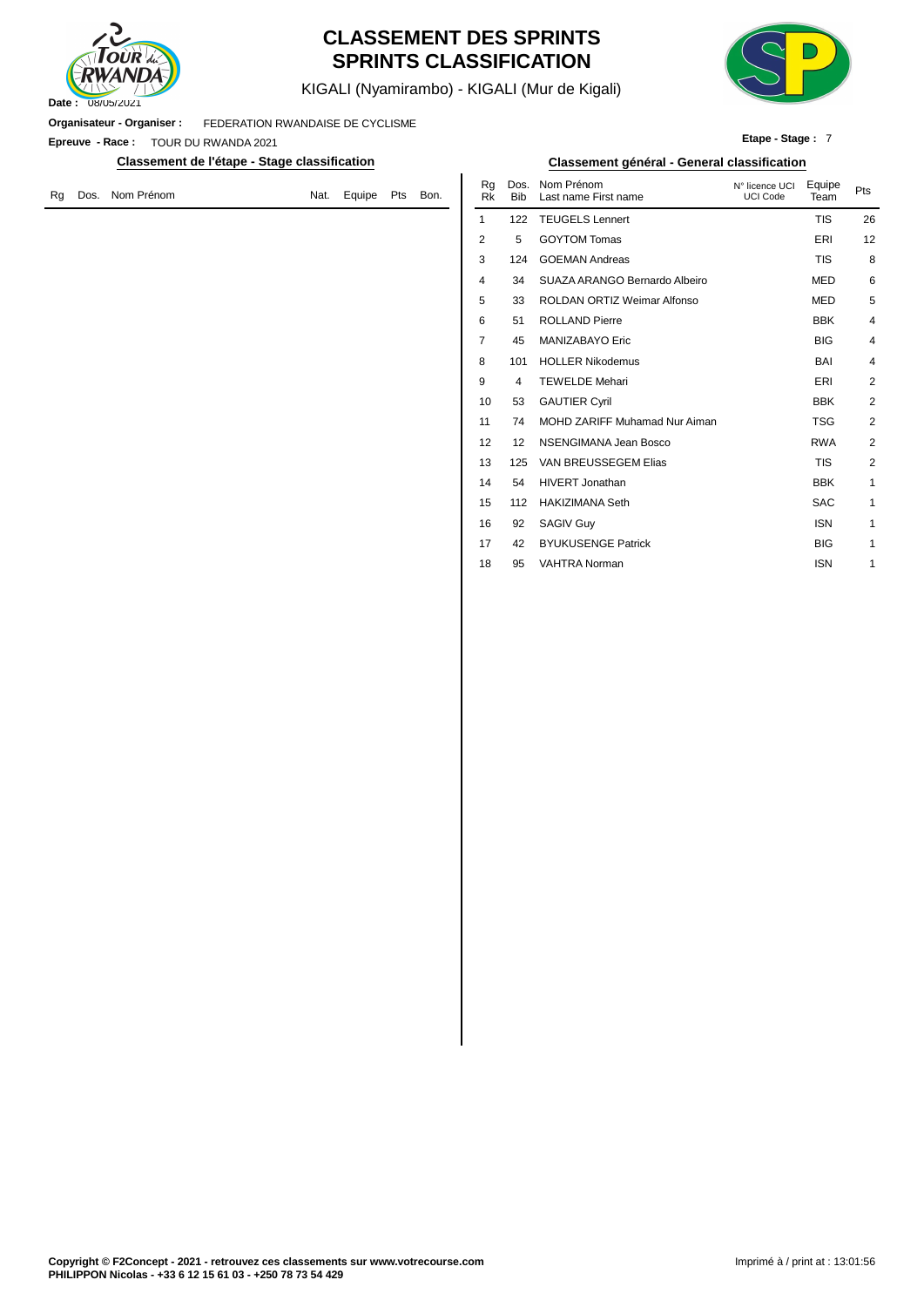

#### KIGALI (Nyamirambo) - KIGALI (Mur de Kigali) **CLASSEMENT GENERAL DES JEUNES BEST YOUNG GENERAL CLASSIFICATION**



#### **Etape - Stage :** 7

**Distance :** 838 km

1/1

**Organisateur - Organiser :** FEDERATION RWANDAISE DE CYCLISME

**Epreuve - Race :** TOUR DU RWANDA 2021

|                |                    | <b>Epreuve - Race :</b> IOUR DU RWANDA 2021 |                               |             |                      |              |
|----------------|--------------------|---------------------------------------------|-------------------------------|-------------|----------------------|--------------|
| Rang<br>Rank   | Dos.<br><b>Bib</b> | <b>NOM Prénom</b><br>Last name First Name   | Equipe<br>Team                | UCI ID      | <b>Temps</b><br>Time | Ecart<br>Gap |
| 1              | 52                 | <b>BOILEAU Alan</b>                         | <b>B&amp;B HOTELS P/B KTM</b> | 10015837454 | 20h45'15"            |              |
| 2              | 2                  | <b>ZERAI Nahom</b>                          | <b>ERITREA</b>                | 10096260154 | 20h46'08"            | 53"          |
| 3              | 134                | <b>ORMISTON Callum</b>                      | <b>PROTOUCH</b>               | 10062357442 | 20h48'04"            | 02'49"       |
| 4              | 104                | <b>BERGSTRÖM FRISK Erik</b>                 | <b>BIKE AID</b>               | 10011048684 | 20h48'12"            | 02'57"       |
| 5              | 64                 | <b>UMBA LOPEZ Abner Santiago</b>            | ANDRONI GIOCATTOLI - SIDERMEC | 10062390178 | 20h48'20"            | 03'05"       |
| 6              | 4                  | <b>TEWELDE Mehari</b>                       | <b>ERITREA</b>                | 10063822546 | 20h53'51"            | 08'36"       |
| $\overline{7}$ | 15                 | <b>MUHOZA Eric</b>                          | <b>RWANDA</b>                 | 10063772531 | 20h55'32"            | 10'17"       |
| 8              | 23                 | <b>FERRON Valentin</b>                      | <b>TOTAL DIRECT ENERGIE</b>   | 10015466329 | 20h56'49"            | 11'34"       |
| 9              | 124                | <b>GOEMAN Andreas</b>                       | <b>TARTELETTO - ISOREX</b>    | 10010946129 | 20h59'27"            | 14'12"       |
| 10             | 113                | NSENGIYUMVA Shem                            | SKOL ADRIEN CYCLING ACADEMY   | 10096183059 | 20h59'40"            | 14'25"       |
| 11             | 102                | <b>KAGIMU Charles</b>                       | <b>BIKE AID</b>               | 10064580156 | 21h00'05"            | 14'50"       |
| 12             | 103                | <b>KIPKEMBOI Salim</b>                      | <b>BIKE AID</b>               | 10054296439 | 21h01'25"            | 16'10"       |
| 13             | 3                  | <b>WELDEMICAEL Sela</b>                     | <b>ERITREA</b>                | 10096257427 | 21h01'41"            | 16'26"       |
| 14             | 13                 | <b>GAHEMBA Barnabe</b>                      | <b>RWANDA</b>                 | 10063735751 | 21h02'20"            | 17'05"       |
| 15             | 111                | <b>HABIMANA Jean Eric</b>                   | SKOL ADRIEN CYCLING ACADEMY   | 10056181370 | 21h05'06"            | 19'51"       |
| 16             | 93                 | <b>GOLDSTEIN Edo</b>                        | <b>ISRAEL START-UP NATION</b> | 10062005818 | 21h05'39"            | 20'24"       |
| 17             | 115                | NSABIMANA Jean Baptiste                     | SKOL ADRIEN CYCLING ACADEMY   | 10083039458 | 21h09'47"            | 24'32"       |
| 18             | 5                  | <b>GOYTOM Tomas</b>                         | <b>ERITREA</b>                | 10076589968 | 21h19'02"            | 33'47"       |
| 19             | 94                 | <b>LAHAV Omer</b>                           | <b>ISRAEL START-UP NATION</b> | 10063397766 | 21h25'38"            | 40'23"       |
| 20             | 135                | <b>NIGRINI Andries</b>                      | <b>PROTOUCH</b>               | 10017685104 | 21h29'42"            | 44'27"       |
| 21             | 85                 | <b>NEHARI Mohamed Amine</b>                 | <b>ALGERIE</b>                | 10064460120 | 21h40'51"            | 55'36"       |
| 22             | 14                 | <b>UHIRIWE Byiza Renus</b>                  | <b>RWANDA</b>                 | 10083466359 | 21h46'21"            | 01h01'06"    |

Imprimé à / print at : 12:49:52**Copyright © F2Concept - 2021 - retrouvez ces classements sur www.votrecourse.com PHILIPPON Nicolas - +33 6 12 15 61 03 - +250 78 73 54 429** VISIT<br>RWANDA cogebonque MINISPORTS **LUCI** UCI PRIME **O**, KwandAir rea

漂

 $M_{\rm{max}}$ 

GARIN

CANAL+

**BRBAIL** 

 $\circledast$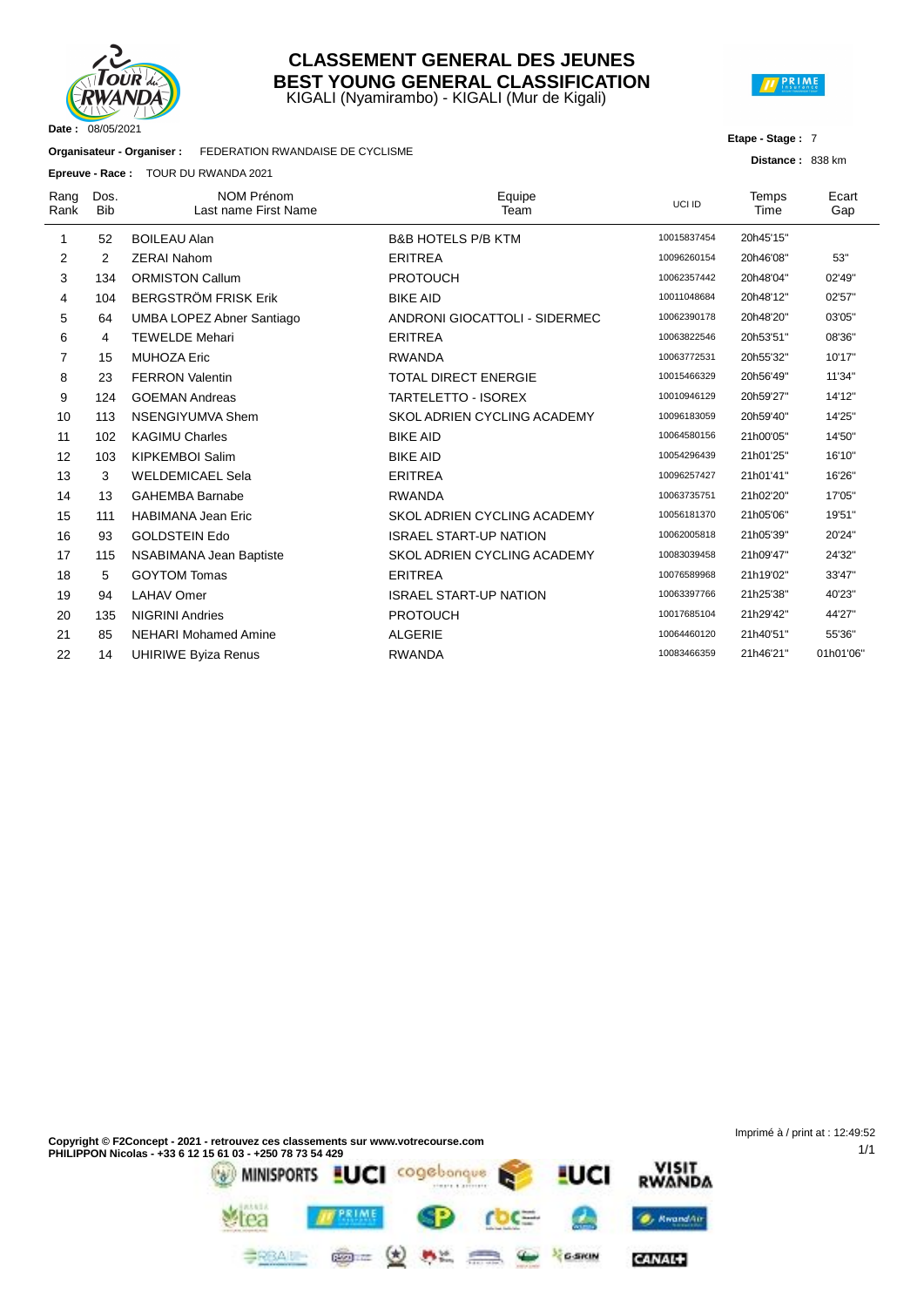



# **CLASSIFICATION OF THE BEST AFRICAN RIDERS STAGE 7**

| <b>RANK</b> | <b>BIB</b> | <b>LAST NAME / First Name</b>  | <b>TEAM</b>                        | <b>UCI ID</b> | <b>TIME</b> | <b>GAP</b> |
|-------------|------------|--------------------------------|------------------------------------|---------------|-------------|------------|
| 1           | 2          | <b>ZERAI Nahom</b>             | <b>ERITREA</b>                     | 10096260154   | 20h46'08"   |            |
| 2           | 131        | <b>MAIN Kent</b>               | <b>PROTOUCH</b>                    | 10013718511   | 20h46'32"   | 24"        |
| 3           | 134        | <b>ORMISTON Callum</b>         | <b>PROTOUCH</b>                    | 10062357442   | 20h48'04"   | 01'56"     |
| 4           | 71         | <b>EYOB Metkel</b>             | TERENGGANU CYCLING TEAM            | 10009351790   | 20h49'18"   | 03'10"     |
| 5           | 4          | <b>TEWELDE Mehari</b>          | <b>ERITREA</b>                     | 10063822546   | 20h53'51"   | 07'43"     |
| 6           | 15         | <b>MUHOZA Eric</b>             | <b>RWANDA</b>                      | 10063772531   | 20h55'32"   | 09'24"     |
| 7           | 81         | <b>LAGAB Azzedine</b>          | ALGERIE                            | 10006392381   | 20h55'34"   | 09'26"     |
| 8           | 12         | <b>NSENGIMANA Jean Bosco</b>   | <b>RWANDA</b>                      | 10009060992   | 20h58'19"   | 12'11"     |
| 9           | 45         | <b>MANIZABAYO Eric</b>         | <b>BENEDICTION IGNITE</b>          | 10063734741   | 20h58'34"   | 12'26"     |
| 10          | 113        | <b>NSENGIYUMVA Shem</b>        | <b>SKOL ADRIEN CYCLING ACADEMY</b> | 10096183059   | 20h59'40"   | 13'32"     |
| 11          | 102        | <b>KAGIMU Charles</b>          | <b>BIKE AID</b>                    | 10064580156   | 21h00'05"   | 13'57"     |
| 12          | 11         | <b>MUGISHA Samuel</b>          | <b>RWANDA</b>                      | 10009979967   | 21h00'44"   | 14'36"     |
| 13          | 103        | <b>KIPKEMBOI Salim</b>         | <b>BIKE AID</b>                    | 10054296439   | 21h01'25"   | 15'17"     |
| 14          | 3          | <b>WELDEMICAEL Sela</b>        | <b>ERITREA</b>                     | 10096257427   | 21h01'41"   | 15'33"     |
| 15          | 13         | <b>GAHEMBA Barnabe</b>         | <b>RWANDA</b>                      | 10063735751   | 21h02'20"   | 16'12"     |
| 16          | 111        | <b>HABIMANA Jean Eric</b>      | <b>SKOL ADRIEN CYCLING ACADEMY</b> | 10056181370   | 21h05'06"   | 18'58"     |
| 17          | 112        | <b>HAKIZIMANA Seth</b>         | <b>SKOL ADRIEN CYCLING ACADEMY</b> | 10083469086   | 21h09'21"   | 23'13"     |
| 18          | 115        | <b>NSABIMANA Jean Baptiste</b> | <b>SKOL ADRIEN CYCLING ACADEMY</b> | 10083039458   | 21h09'47"   | 23'39"     |
| 19          | 114        | DUKUZUMUREMYI-                 | <b>SKOL ADRIEN CYCLING ACADEMY</b> | 10015589193   | 21h15'38"   | 29'30"     |
| 20          | 5          | <b>GOYTOM Tomas</b>            | <b>ERITREA</b>                     | 10076589968   | 21h19'02"   | 32'54"     |
| 21          | 42         | <b>BYUKUSENGE Patrick</b>      | <b>BENEDICTION IGNITE</b>          | 10009213162   | 21h20'17"   | 34'09"     |
| 22          | 82         | <b>SAIDI Nassim</b>            | <b>ALGERIE</b>                     | 10008714018   | 21h24'00"   | 37'52"     |
| 23          | 133        | <b>BASSON Gustav</b>           | <b>PROTOUCH</b>                    | 10010090004   | 21h27'58"   | 41'50"     |
| 24          | 44         | <b>UWIDUHAYE -</b>             | <b>BENEDICTION IGNITE</b>          | 10065428605   | 21h27'58"   | 41'50"     |
| 25          | 135        | <b>NIGRINI Andries</b>         | <b>PROTOUCH</b>                    | 10017685104   | 21h29'42"   | 43'34"     |
| 26          | 85         | <b>NEHARI Mohamed Amine</b>    | ALGERIE                            | 10064460120   | 21h40'51"   | 54'43"     |
| 27          | 132        | <b>BENEKE Calvin</b>           | <b>PROTOUCH</b>                    | 10007985003   | 21h45'03"   | 58'55"     |
| 28          | 14         | <b>UHIRIWE Byiza Renus</b>     | <b>RWANDA</b>                      | 10083466359   | 21h46'21"   | 01h00'13"  |

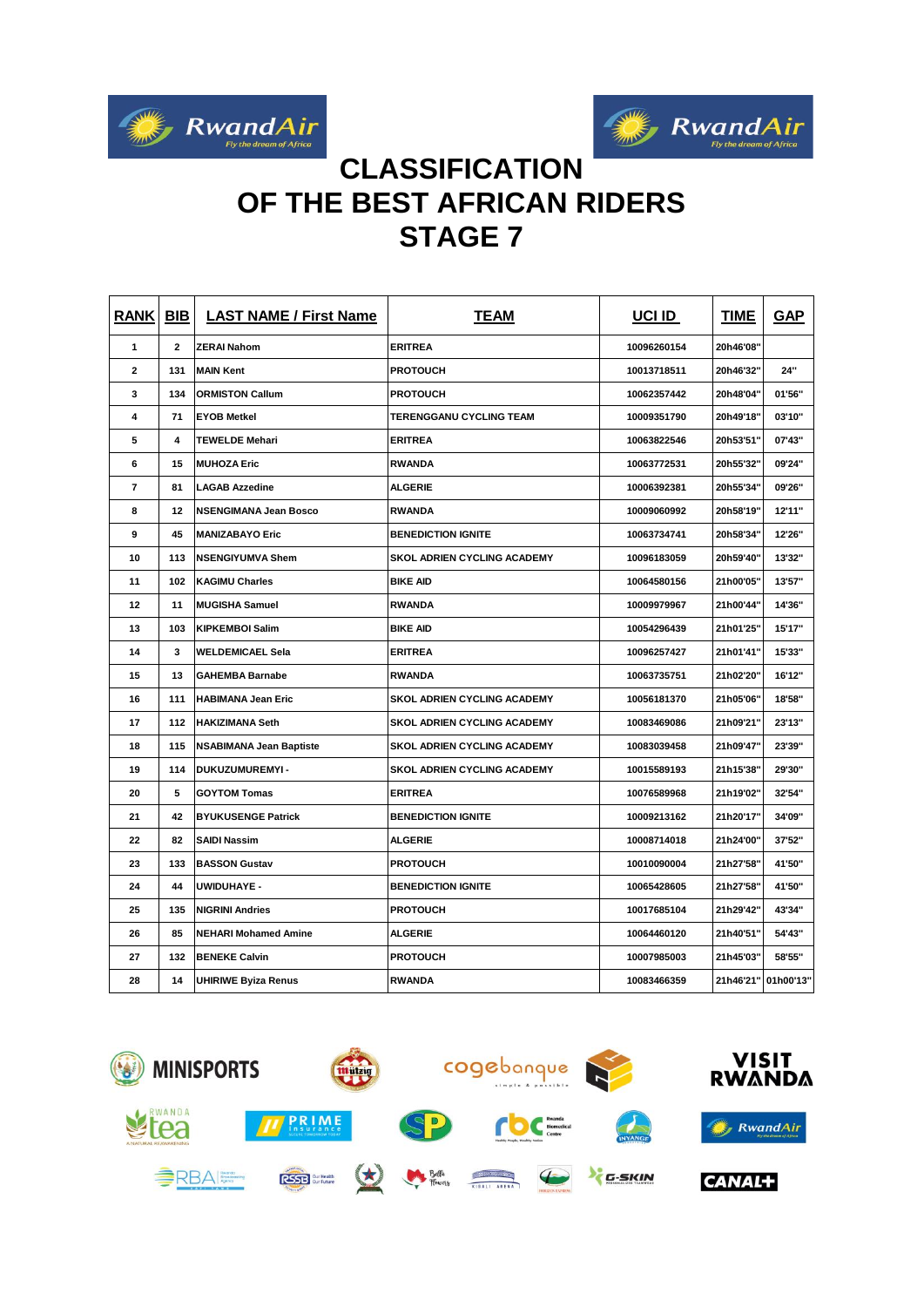

### **CLASSEMENT PAR EQUIPE - TEAM CLASSIFICATION**

KIGALI (Nyamirambo) - KIGALI (Mur de Kigali)



**Etape - Stage :** 7

#### **Organisateur - Organiser :** FEDERATION RWANDAISE DE CYCLISME

**Epreuve - Race :** TOUR DU RWANDA 2021

| Rg<br>Rk | Equipe<br>Team                                     | Temps<br>Time | Ecart<br>Gap |
|----------|----------------------------------------------------|---------------|--------------|
| 1        | <b>TOTAL DIRECT ENERGIE</b><br>$24 - 25 - 21$      | 19'44"        |              |
| 2        | <b>B&amp;B HOTELS P/B KTM</b><br>$52 - 55 - 54$    | 19'46"        | 02"          |
| 3        | WILDLIFE GENERATION PRO CYCLING<br>145 - 142 - 141 | 20'01"        | 17"          |
| 4        | <b>TEAM MEDELLIN - EPM</b><br>$31 - 35 - 32$       | 20'19"        | 35"          |
| 5        | TARTELETTO - ISOREX<br>121 - 124 - 125             | 20'26"        | 42"          |
| 6        | <b>TERENGGANU CYCLING TEAM</b><br>$72 - 75 - 71$   | 20'38"        | 54"          |
| 7        | <b>BIKE AID</b><br>104 - 102 - 105                 | 20'44"        | 01'00"       |
| 8        | ANDRONI GIOCATTOLI - SIDERMEC<br>$61 - 64 - 65$    | 20'47"        | 01'03"       |
| 9        | <b>PROTOUCH</b><br>131 - 134 - 133                 | 20'48"        | 01'04"       |
| 10       | <b>ISRAEL START-UP NATION</b><br>$91 - 92 - 93$    | 20'51"        | 01'07"       |
| 11       | <b>RWANDA</b><br>$11 - 14 - 12$                    | 21'24"        | 01'40"       |
| 12       | <b>ERITREA</b><br>$5 - 2 - 3$                      | 21'29"        | 01'45"       |
| 13       | <b>BENEDICTION IGNITE</b><br>$42 - 44 - 45$        | 21'53"        | 02'09"       |
| 14       | <b>ALGERIE</b><br>$81 - 85 - 82$                   | 22'03"        | 02'19"       |
| 15       | SKOL ADRIEN CYCLING ACADEMY<br>113 - 111 - 112     | 22'20"        | 02'36"       |

#### **Classement de l'étape - Stage classification Classement général - Général classification**

| Rg<br>Rk       | Equipe<br>Team                  | Temps<br>Time | Ecart<br>Gap |
|----------------|---------------------------------|---------------|--------------|
| 1              | <b>B&amp;B HOTELS P/B KTM</b>   | 62h11'33"     |              |
| $\overline{2}$ | TOTAL DIRECT ENERGIE            | 62h15'28"     | 03'55"       |
| 3              | <b>TEAM MEDELLIN - EPM</b>      | 62h22'18"     | 10'45"       |
| $\overline{4}$ | ANDRONI GIOCATTOLI - SIDERMEC   | 62h24'51"     | 13'18"       |
| 5              | <b>BIKE AID</b>                 | 62h32'59"     | 21'26"       |
| 6              | TARTELETTO - ISOREX             | 62h33'20"     | 21'47"       |
| 7              | <b>TERENGGANU CYCLING TEAM</b>  | 62h37'25"     | 25'52"       |
| 8              | <b>ERITREA</b>                  | 62h39'38"     | 28'05"       |
| 9              | <b>PROTOUCH</b>                 | 62h44'42"     | 33'09"       |
| 10             | <b>RWANDA</b>                   | 62h44'49"     | 33'16"       |
| 11             | WILDLIFE GENERATION PRO CYCLING | 62h57'21"     | 45'48"       |
| 12             | <b>ISRAEL START-UP NATION</b>   | 62h59'12"     | 47'39"       |
| 13             | SKOL ADRIEN CYCLING ACADEMY     | 63h06'20"     | 54'47"       |
| 14             | <b>BENEDICTION IGNITE</b>       | 63h32'53"     | 01h21'20"    |
| 15             | <b>ALGERIE</b>                  | 64h00'25"     | 01h48'52"    |
|                |                                 |               |              |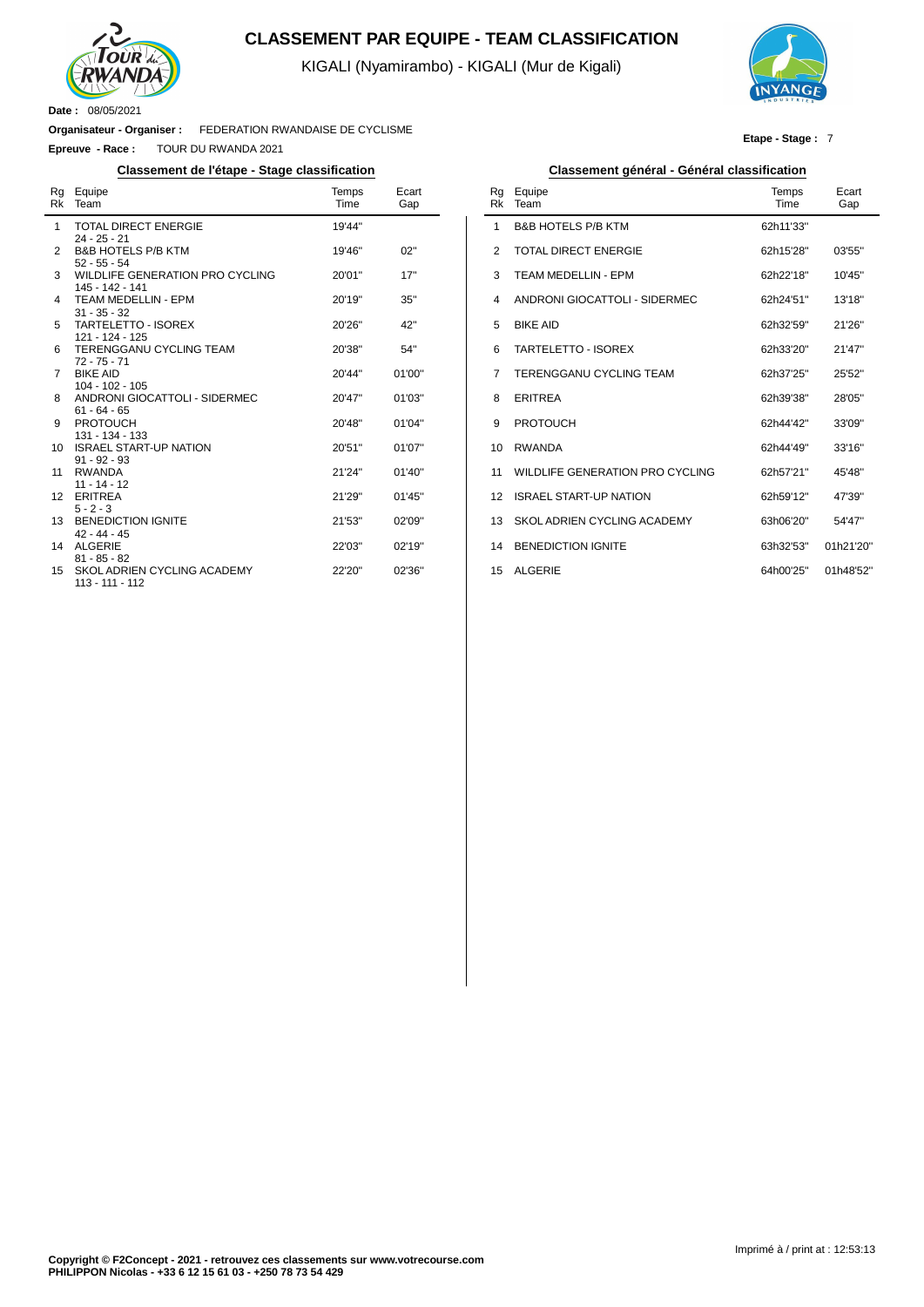### **ORDRE DES VOITURES POUR L'ETAPE N° 8 CONVOY ORDER FOR STAGE 8**

KIGALI (Canal Olympia) - KIGALI (Canal Olympia)

09/05/2021 **Date :**

FEDERATION RWANDAISE DE CYCLISME **Organisateur - Organiseur :**

TOUR DU RWANDA 2021 **Epreuve - Race :**

| Rang<br>Rank   | Equipe<br>Team                         |  |  |  |  |  |  |
|----------------|----------------------------------------|--|--|--|--|--|--|
| 1              | <b>TOTAL DIRECT ENERGIE</b>            |  |  |  |  |  |  |
| 2              | ANDRONI GIOCATTOLI - SIDERMEC          |  |  |  |  |  |  |
| 3              | <b>ISRAEL START-UP NATION</b>          |  |  |  |  |  |  |
| 4              | <b>B&amp;B HOTELS P/B KTM</b>          |  |  |  |  |  |  |
| 5              | <b>WILDLIFE GENERATION PRO CYCLING</b> |  |  |  |  |  |  |
| 6              | TEAM MEDELLIN - EPM                    |  |  |  |  |  |  |
| $\overline{7}$ | <b>TERENGGANU CYCLING TEAM</b>         |  |  |  |  |  |  |
| 8              | <b>ERITREA</b>                         |  |  |  |  |  |  |
| 9              | <b>PROTOUCH</b>                        |  |  |  |  |  |  |
| 10             | <b>BIKE AID</b>                        |  |  |  |  |  |  |
| 11             | <b>TARTELETTO - ISOREX</b>             |  |  |  |  |  |  |
| 12             | <b>RWANDA</b>                          |  |  |  |  |  |  |
| 13             | <b>ALGERIE</b>                         |  |  |  |  |  |  |
| 14             | <b>BENEDICTION IGNITE</b>              |  |  |  |  |  |  |
| 15             | SKOL ADRIEN CYCLING ACADEMY            |  |  |  |  |  |  |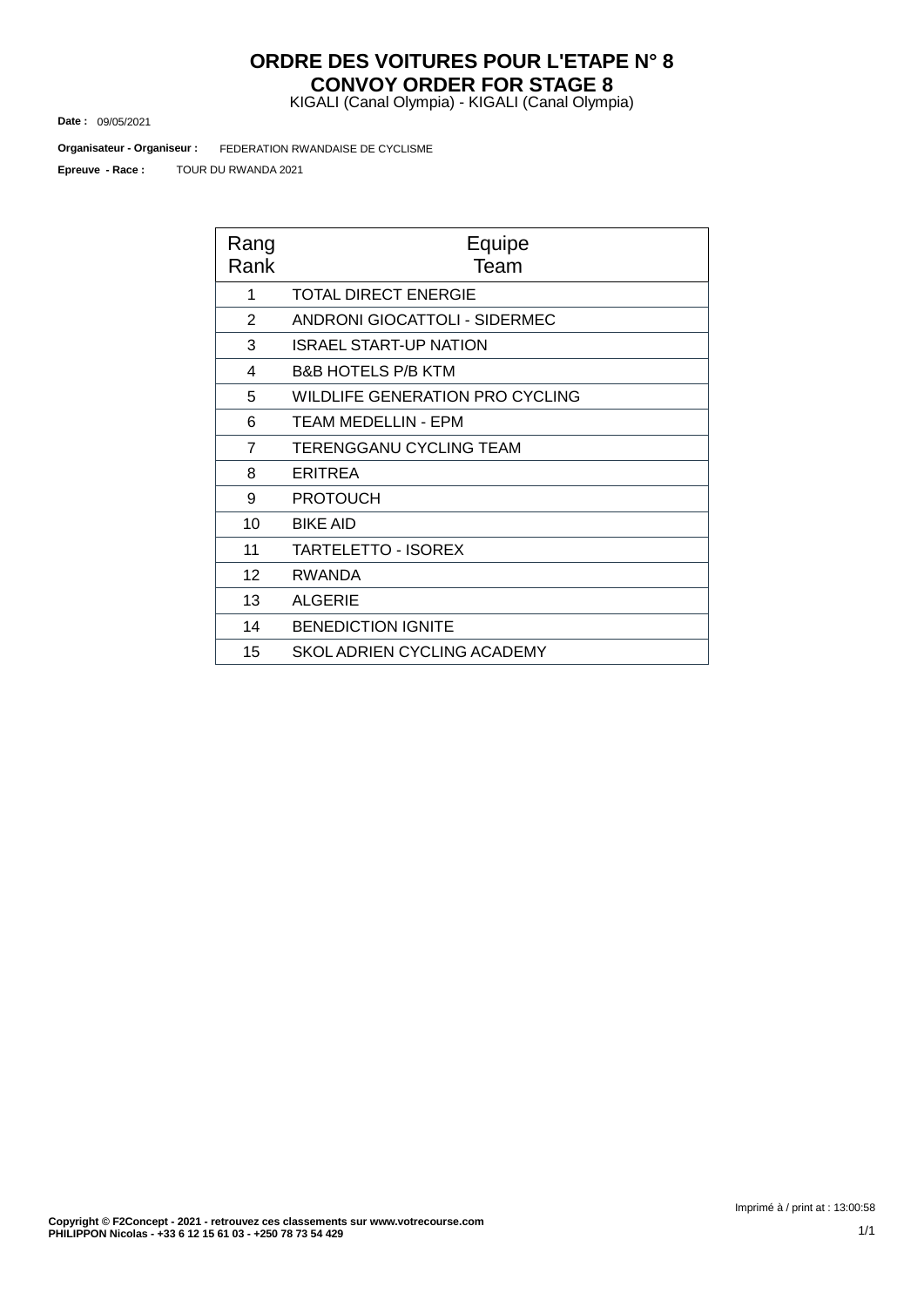

# **Communique of the Commissaires panel**

# **Communique N°6**

# **Stage 7 : KIGALI [\(Nyamirambo\)](https://www.procyclingstats.com/race/tour-of-turkey/2021/stage-1) - KIGALI (Mur de Kigali)**

Pour rappel en particulier pour l'étape de demain / As a reminder in particular for tomorrow's stage

**Utilisation de trottoirs, chemins, pistes cyclables et accotements** Il est interdit d'utiliser trottoirs, chemins et pistes cyclables se trouvant en dehors du parcours tel que défini à l'article 2.2.015, séparés par une bordure, un accotement, une dénivellation ou toute autre caractéristique physique distinctive

## **Use of sidewalks, paths, cycle paths and shoulders**

It is forbidden to use sidewalks, paths and cycle paths located outside the route as defined in article 2.2.015, separated by a border, a shoulder, a drop or any other distinctive physical characteristic

**Il est impératif de rendre tous les transpondeurs de votre équipe (même ceux des coureurs qui ont abandonné) demain sur la ligne d'arrivée à Canal Olympia immédiatement après l'étape. Merci pour votre compréhension.**

**It is imperative to return all the transponders of your team (even those of the riders who have given up) tomorrow at the finish line at Canal Olympia immediately after the stage. Thanks for your understanding.**